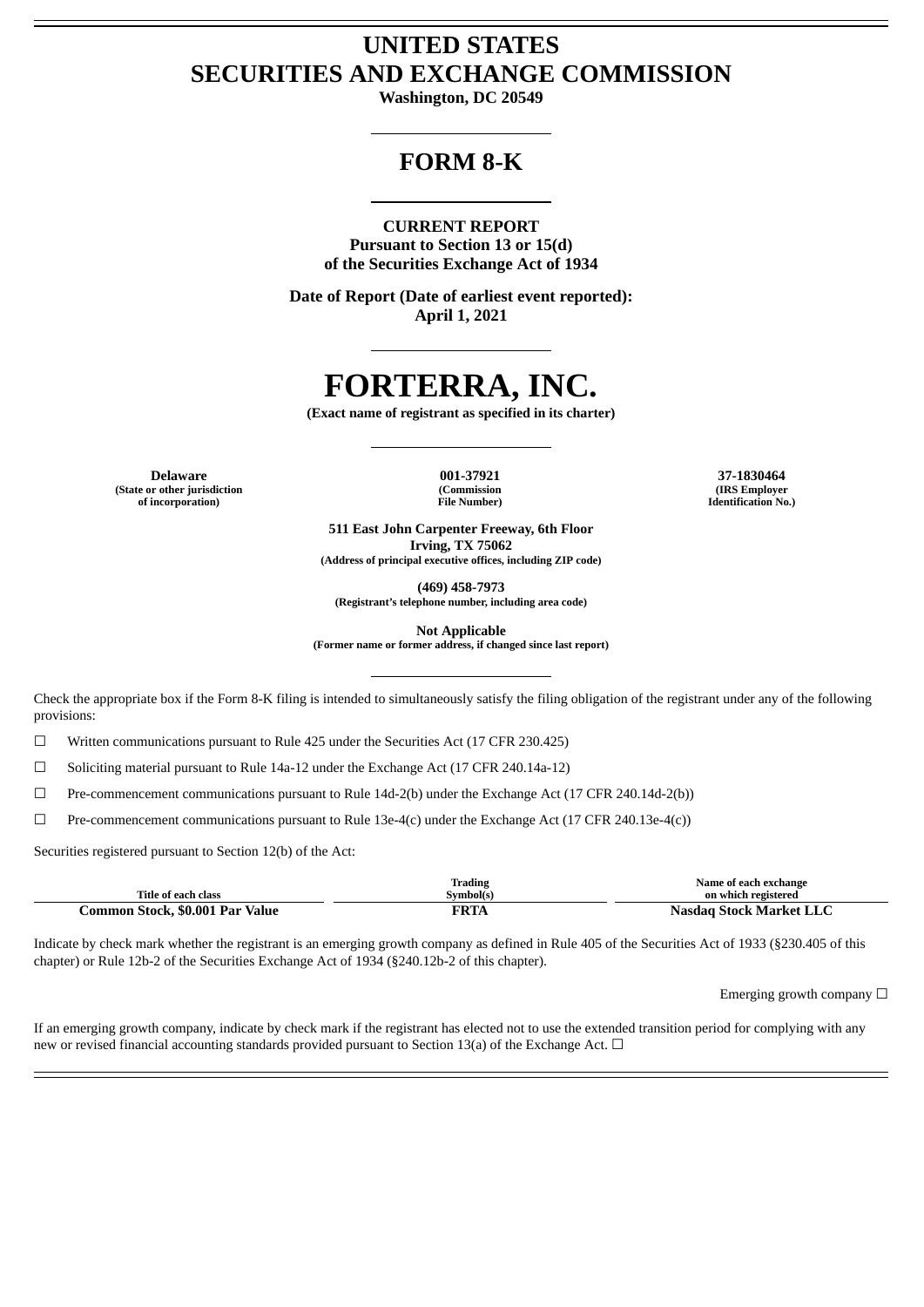#### **Item 8.01. Other Events.**

On March 11, 2021, Forterra, Inc., a Delaware corporation (the "Company"), filed a preliminary information statement on Schedule 14C (the "Preliminary Information Statement") with the Securities and Exchange Commission (the "SEC") in connection with the proposed merger (the "Merger") pursuant to the previously disclosed Agreement and Plan of Merger, dated as of February 19, 2021 (the "Merger Agreement"), by and among the Company, Quikrete Holdings, Inc., a Delaware corporation ("Parent"), and Jordan Merger Sub, Inc., a Delaware corporation and a wholly-owned subsidiary of Parent. On March 24, the Company filed a definitive information statement on Schedule 14C (the "Definitive Information Statement") with the SEC in connection with the Merger.

With this filing, the Company is hereby supplementing its disclosure in the Definitive Information Statement in connection with litigation brought by a purported stockholder of the Company, which is described below.

#### *Stockholder Litigation*

On March 24, 2021, a lawsuit entitled *Anand Choudhuri v. Forterra, Inc., et al.*, Case No. 1:21-cv-02522 (the "*Choudhuri* Complaint"), was filed in the United States District Court for the Southern District of New York against the Company and the members of the board of directors of the Company. The *Choudhuri* Complaint alleges that the Preliminary Information Statement omitted material information with respect to the transactions contemplated by the Merger Agreement, rendering it false and misleading in violation of Sections 14(a) (and Rule 14a-9 promulgated thereunder) and 20(a) of the Securities Exchange Act of 1934. Additionally, on March 31, 2021, a lawsuit entitled *Christopher Jones v. Forterra, Inc., et al.*, Case No. 1:21-cv-927 (the "*Jones* Complaint"), was filed in the United States District Court for the District of Colorado against the Company and the members of the board of directors of the Company. Additionally, on April 1, 2021, a lawsuit entitled *Adam Franchi v. Forterra, Inc., et al.* (the "*Franchi* Complaint," and together with the *Choudhuri* and *Jones* Complaints, the "Complaints"), was filed in the United States District Court for the District of Delaware. The *Jones* and *Franchi* Complaints allege that the Definitive Information Statement omits material information with respect to the transactions contemplated by the Merger Agreement, rendering it false and misleading in violation of Sections 14(a) (and Rule 14a-9 promulgated thereunder) and 20(a) of the Securities Exchange Act of 1934. The *Choudhuri Jones* and *Franchi* plaintiffs seek, among other things, injunctive relief, rescission, declaratory relief and the costs of the actions, including reasonable attorneys' and experts' fees.

While the Company believes that the disclosures set forth in the Preliminary Information Statement and Definitive Information Statement comply fully with all applicable law and denies the allegations in the pending action described above, in order to moot the plaintiffs' disclosure claims, avoid nuisance and possible expense, and provide additional information to stockholders, the Company has determined voluntarily to supplement certain disclosures in the Definitive Information Statement related to the plaintiffs' claims with the supplemental disclosures set forth below (the "Supplemental Disclosures"). These Supplemental Disclosures should be read in conjunction with the rest of the Definitive Information Statement, which is available at the SEC's website, www.sec.gov, or from the Company's website at https://investors.forterrabp.com/, and which we urge you to read in its entirety. Nothing in the Supplemental Disclosures shall be deemed an admission of the legal merit of the claims in the Complaints, nor of the necessity or materiality under applicable laws of any of the disclosures set forth herein. To the contrary, the Company and the other named defendants specifically deny all allegations in the Complaints that any additional disclosure was or is required or material.

To the extent that the information set forth herein differs from or updates information contained in the Definitive Information Statement, the information set forth herein shall supersede or supplement the information in the Definitive Information Statement. All references to sections and subsections herein are references to the corresponding sections or subsections in the Definitive Information Statement, all page references are to pages in the Definitive Information Statement, and terms used herein, unless otherwise defined, have the meanings set forth in the Definitive Information Statement. Unless stated otherwise, the new text in the Supplemental Disclosures is in boldface and underlined and any deleted text is denoted with a strikethrough to highlight the supplemental information being disclosed.

#### *Supplemental Disclosures to Definitive Information Statement*

1. The disclosure under the heading "*The Merger—Background of the Merger*" is hereby amended and supplemented by replacing the third paragraph on page 19 of the Definitive Information Statement in its entirety with the following:

On December 10, 2020, the Company and Parent entered into a mutual confidentiality agreement to facilitate the exchange of confidential information. The confidentiality agreement contained customary standstill restrictions with an exception allowing Parent to make private proposals to the Company regarding potential transactions covered by the standstill restrictions. The confidentiality agreement also included a "fall-away" providing for the termination of the standstill restrictions upon an acquisition by a third party of more than 50% of the equity securities of the Company or assets representing more than 25% of the consolidated earning power of the Company and its subsidiaries, or the approval of or entry into a definitive agreement with respect to such acquisition. On December 10, 2020, the Company and Parent also entered into a clean team confidentiality agreement to facilitate the exchange of certain highly confidential information.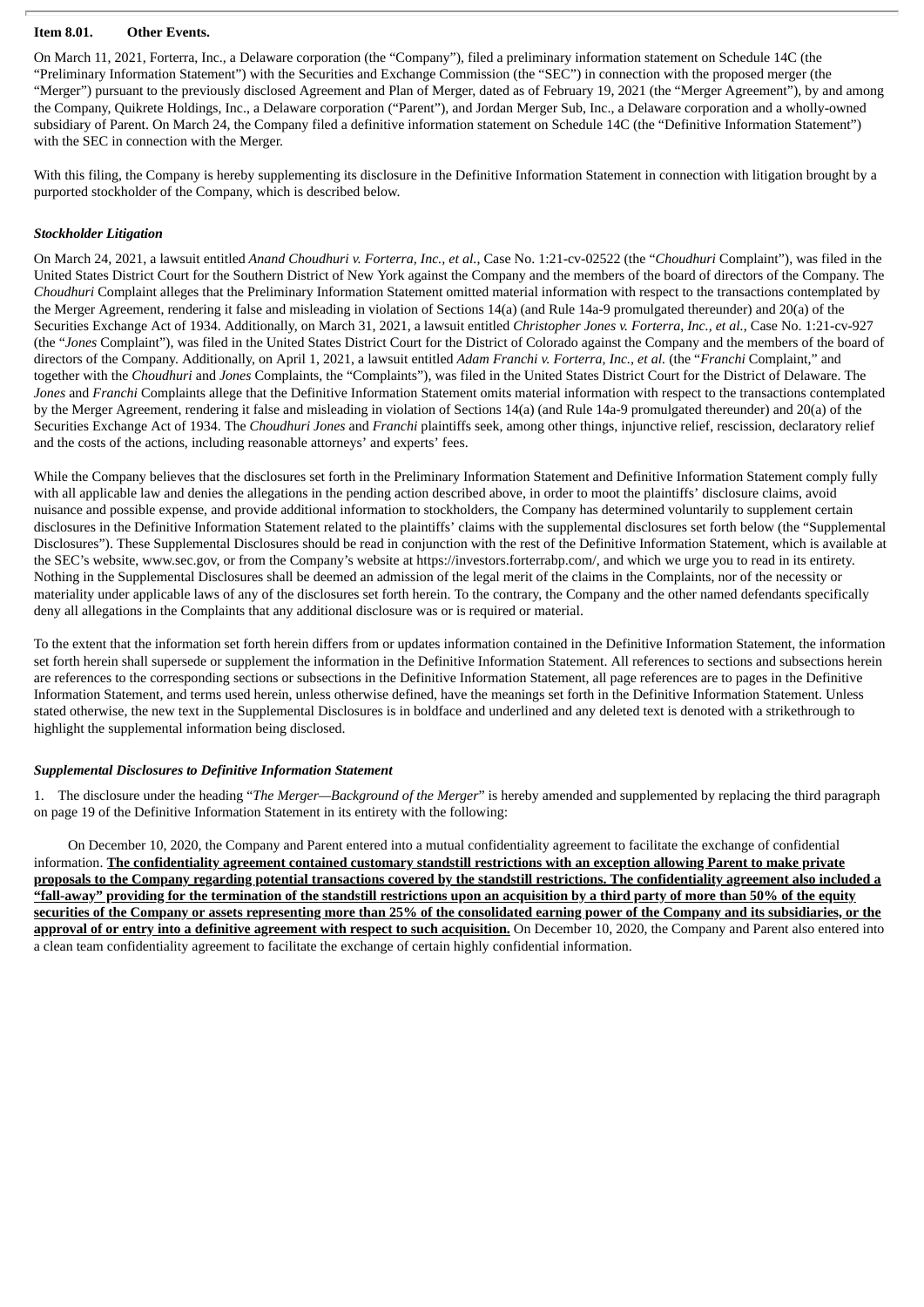2. The disclosure under the heading "*The Merger—Background of the Merger*" is hereby amended and supplemented by replacing the last paragraph on page 20 of the Definitive Information Statement in its entirety with the following:

On January 5, 2021, the Board held a meeting via teleconference, attended by members of Company management and representatives of Gibson Dunn and representatives of Citi, to, among other things, discuss management's updated five-year projections for the Company's forecasted performance, and to receive a process update regarding the interest by third parties to acquire the Company and the indications of interest recently submitted by Party A and Party B and the Parent proposal. The Board reviewed management's updated five-year projections for the Company's forecasted performance, which reflected the feedback previously provided by the Board. Company management reviewed with the Board the key changes to the assumptions used in the projections as compared to the Initial Projections**, including with respect to appropriate margins and sales volumes**. The Board, along with management and the Company's advisors, discussed and considered pricing, volume and other sensitivities**, including the impact of potential macroeconomic trends,** that could impact the assumptions used in the projections and overall fair value of the Company. Representatives of Citi then provided an update regarding the status of discussions with the various parties that had expressed interest in acquiring the Company, and the Board and its advisors discussed the indications of interest recently submitted by Party A and Party B. Representatives of Citi also provided an update regarding the status of Parent's due diligence process.

3. The disclosure under the heading "*The Merger—Background of the Merger*" is hereby amended and supplemented by replacing the last paragraph on page 21 of the Definitive Information Statement in its entirety with the following:

On January 18, 2021, the Board held a meeting via teleconference, attended by members of Company management and representatives of Gibson Dunn and representatives of Citi. Upon the Board's request, representatives of Citi provided an update regarding the status of discussions with the various parties that had expressed interest in acquiring the Company and reminded the Board of the terms of the indications of interest that had been previously provided by each of Parent, Party A and Party B. Gibson Dunn summarized the typical transaction structures for the acquisition of a public company and discussed the necessary steps of each. Gibson Dunn also discussed the Board's fiduciary duties in connection with certain potential transaction structures that were possible given the Principal Stockholder's majority ownership of the Company. Representatives of Gibson Dunn also discussed with the Board its fiduciary duties in connection with potential conflicts of interest arising in connection with a transaction, including any potential conflicts resulting from past **employment** relationships between any of the bidders and any members of the Board or Company management, any current or former engagements of the Company's advisors**, including Gibson Dunn and Citi,** by any of the bidders or the Principal Stockholder and, with respect to the Principal Stockholder, the tax receivable agreement (the "Tax Receivable Agreement") between the Company and LSF9 Stardust Holdings, L.P., which is an affiliate of the Principal Stockholder. **After further discussion with representatives of Gibson Dunn, the** Board concluded that none of these issues gave rise to a material conflict of interest with respect to any director, advisor, or stockholder. The Board further determined that the Tax Receivable Agreement did not give rise to a material conflict of interest because, among other reasons, the amounts payable under the Tax Receivable Agreement were immaterial relative to the context of a sale of the Company and such payments, per the terms of the Tax Receivable Agreement, would not accelerate in connection with a sale of the Company and therefore would be immaterial to the Principal Stockholder's consideration of the timing or execution of a potential sale of the Company. **After further discussion of the Board's fiduciary duties, the Board** determined that, due to the absence of any such conflicts of interest and the other circumstances known to the Board, the establishment of a special committee of the Board for the purpose of evaluating, negotiating or recommending a potential acquisition of the Company by the parties that had expressed interest in acquiring the Company was unnecessary and would not be beneficial to the Company and its **stockholders.**

4. The disclosure under the heading "*The Merger—Background of the Merger*" is hereby amended and supplemented by adding the following sentence to the end of the fourth paragraph on page 22 of the Definitive Information Statement:

## Parent's revised indication of interest did not state that Parent would offer the Company's senior management the ability purchase or participate in the equity of Parent or its affiliates or any other terms of employment in connection with the transaction.

5. The disclosure under the heading "*The Merger—Opinion of Financial Advisor to the Company—Comparable Companies Analysis*" is hereby amended and supplemented by replacing the last sentence of the last paragraph on page 33 of the Definitive Information Statement in its entirety with the following:

The calendar year 2021 estimated adjusted EBITDA of the Company of \$306 million (after subtracting the Company's stock based compensation **of \$9.0 million** ("SBC")**, as provided by management of the Company**), and other business and financial information of the Company as well as certain financial forecasts and other information and data relating to the Company were provided to or discussed with Citi by the management of the Company.

6. The disclosure under the heading "*The Merger—Opinion of Financial Advisor to the Company—Comparable Companies Analysis*" is hereby amended and supplemented by replacing the first paragraph on page 34 of the Definitive Information Statement in its entirety with the following:

The analysis indicated an implied firm value reference range for the Company of approximately \$2,564 million to \$2,870 million, from which, after taking into account the Company's fully diluted share count comprised of 66.3 million shares of common stock outstanding plus the shares underlying 0.5 million performance-based restricted stock units, 1.0 million time-based restricted stock units and 3.0 million options as **provided by the management of the Company and**, an assumed net debt and financial leases position of approximately \$1,048 million and based on the Company's December 31, 2020 balance sheet as provided by management of the Company, the following approximate equity value per share of the Company Common Stock reference range was derived, as compared to the Merger Consideration to be received in the Merger.

7. The disclosure under the heading "*The Merger—Opinion of Financial Advisor to the Company—Precedent Transactions Analysis*" is hereby amended and supplemented by replacing the second paragraph on page 34 of the Definitive Information Statement in its entirety with the following:

Citi performed a precedent transactions analysis, which is an analysis designed to estimate an implied value of a company through an analysis of the EBITDA multiples paid in acquisitions of similar companies and businesses. Citi reviewed, to the extent publicly available, financial information for selected precedent transactions in the building products industry **ranging from \$315 million to \$1,910 million and** announced between June 2005 and August 2019, which are collectively referred to as the precedent transactions.

8. The disclosure under the heading "*The Merger—Opinion of Financial Advisor to the Company—Precedent Transactions Analysis*" is hereby amended and supplemented by replacing the last paragraph on page 34 and the first paragraph of page 35 of the Definitive Information Statement in their entirety with the following: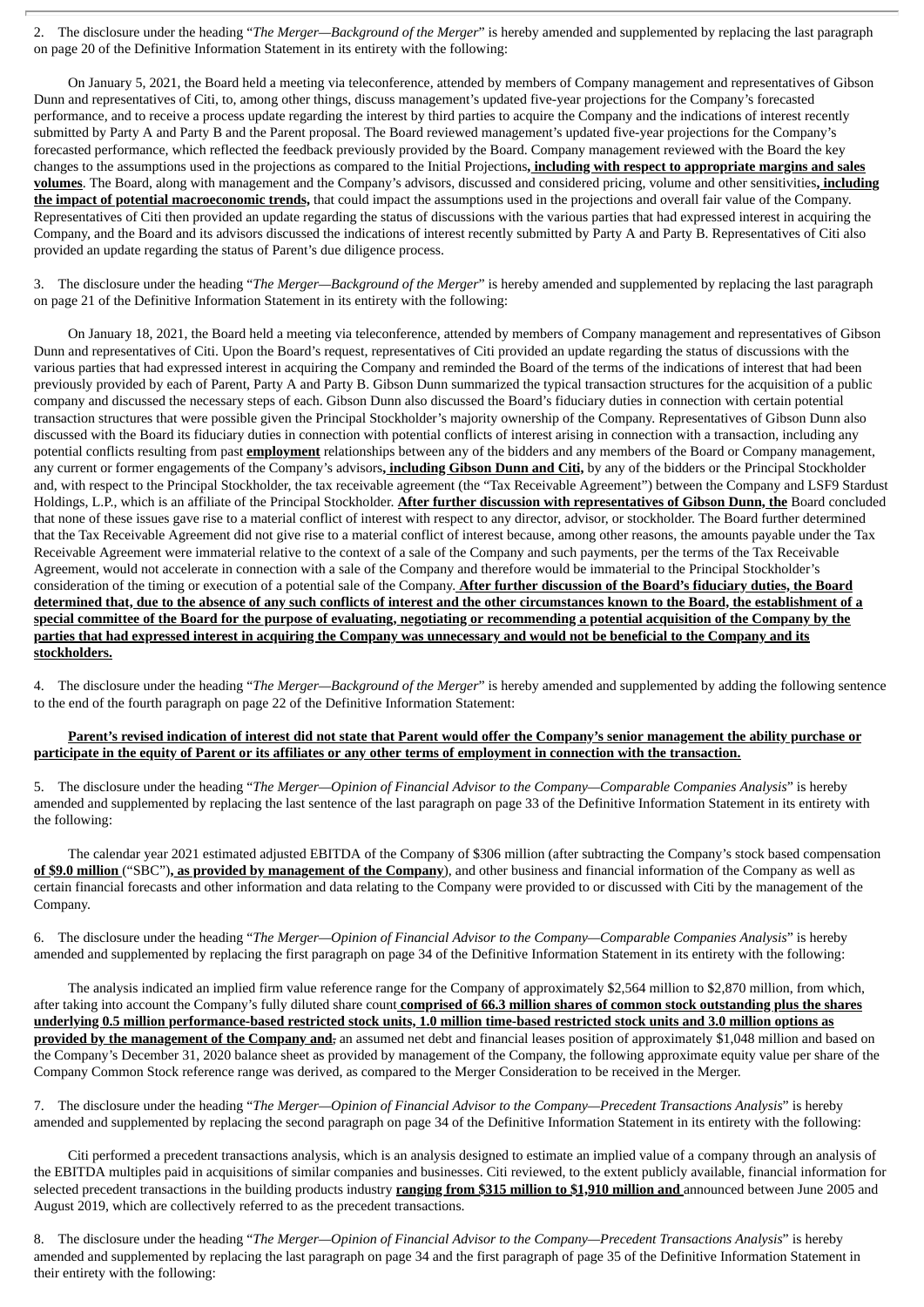Citi applied the 8.7x to 9.6x range of firm value / LTM adjusted EBITDA multiples to the Company's LTM adjusted EBITDA for the calendar year 2020 of \$270 million (after subtracting the SBC **of \$9.5 million, as provided by management of the Company**), which was provided to or discussed with Citi by the management of the Company, which indicated an implied firm value reference range for the Company of approximately \$2,339 million to \$2,595 million, from which, after taking into account the Company's fully diluted share count **comprised of 66.3 million shares of** common stock outstanding plus the shares underlying 0.5 million performance-based restricted stock units, 1.0 million time-based restricted stock units and 3.0 million options as provided by the management of the Company and, an assumed net debt and financial leases position of approximately \$1,048 million based on the Company's December 31, 2020 balance sheet as provided by management of the Company, the following approximate implied equity value per share reference range for the Company was derived, as compared to the Merger Consideration to be received in the Merger: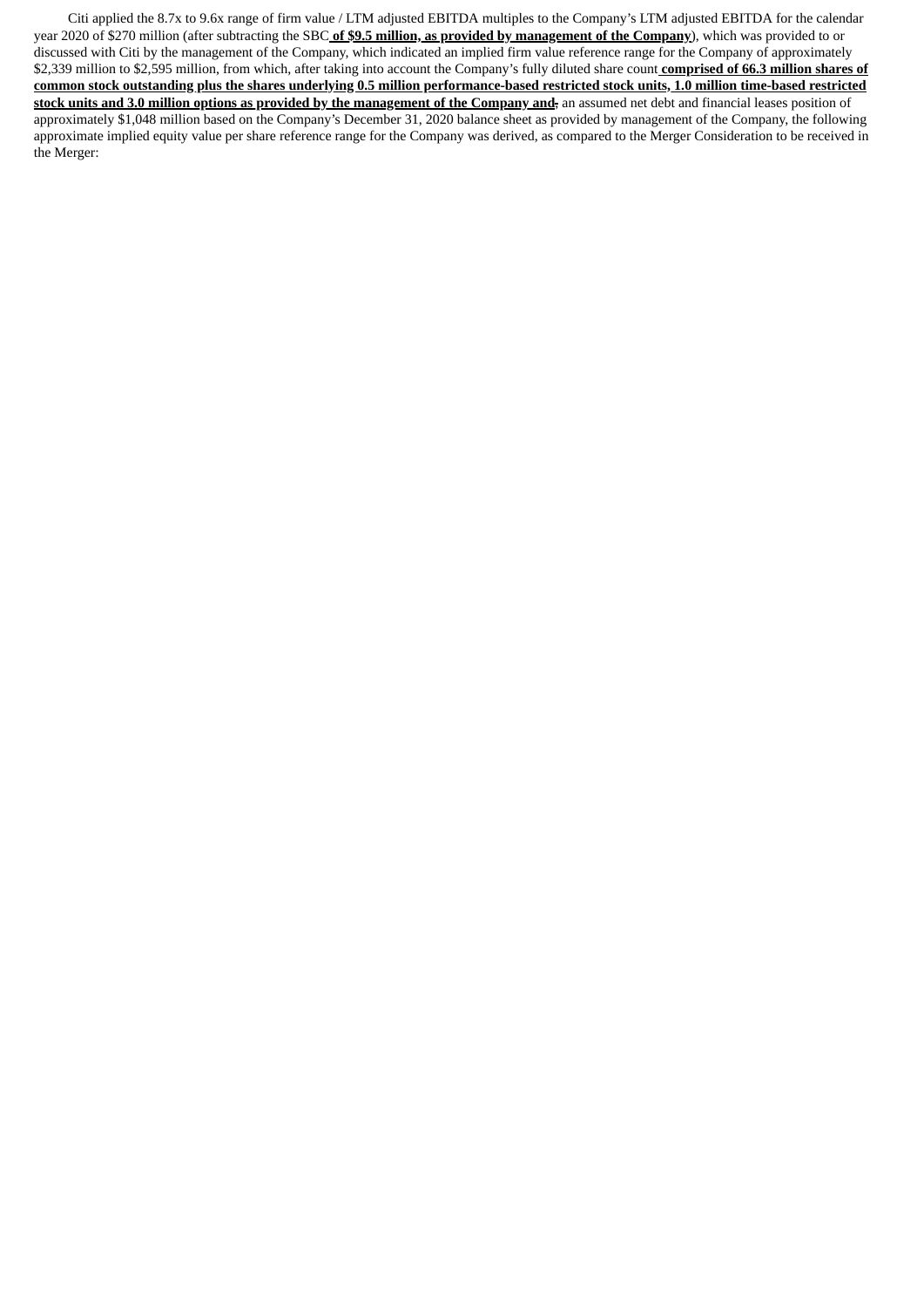**Equity Value Per Share of Company Common Stock Reference Range Merger Consideration**

 $$18.70 - $22.30$  \$22.30

9. The disclosure under the heading "*The Merger—Opinion of Financial Advisor to the Company—Discounted Cash Flow Analysis*" is hereby amended and supplemented by replacing the last sentence of the third paragraph on page 35 of the Definitive Information Statement in its entirety with the following:

This analysis indicated an implied firm value reference range for the Company of approximately \$2,373 million to \$2,975 million, from which, after taking into account the Company's fully diluted share count comprised of 66.3 million shares of common stock outstanding plus the shares underlying 0.5 million performance-based restricted stock units, 1.0 million time-based restricted stock units and 3.0 million options as **provided by the management of the Company and**, an assumed net debt and financial leases position of approximately \$1,048 million based on the Company's December 31, 2020 balance sheet as provided by management of the Company, the following approximate implied equity value per share of the Company Common Stock reference range for the Company was derived, as compared to the Merger Consideration to be received in the Merger:

| <b>Equity Value Per Share of</b><br><b>Company Common Stock Reference</b> |                             |
|---------------------------------------------------------------------------|-----------------------------|
| Range                                                                     | <b>Merger Consideration</b> |
| $$19.15 - $27.60$                                                         | \$24.00                     |

10. The disclosure under the heading "*The Merger—Unaudited Projected Financial Information of the Company*" is hereby amended and supplemented by replacing the footnotes in the first paragraph on page 39 of the Definitive Information Statement in their entirety with the following:

2 Adjusted EBITDA (ex. SBC) is calculated as Adjusted EBITDA minus non-cash compensation expense **burdened by estimated SBC** expense of \$9.0 million for each fiscal year during the period from end of year 2021 to end of year 2025.

<sup>3</sup> "Unlevered Free Cash Flow" for each fiscal year during the period from end of year 2021 to end of year 2025 was calculated by Citi is calculated as Adjusted EBITDA less tax expenses, adjusted for capital expenditures, less change in working capital**, and which calculation was approved by senior management of the Company**.

## **Cautionary Note Regarding Forward-Looking Statements**

This Current Report on Form 8-K, and the documents referred to herein, contain "forward-looking statements" within the meaning of Section 27A of the Securities Act of 1933, as amended, and Section 21E of the Securities Exchange Act of 1934, as amended. We have used the words "approximately," "anticipate," "assume," "believe," "contemplate," "continue," "could," "estimate," "expect," "future," "intend," "may," "plan," "potential," "predict," "project," "seek," "should," "target," "will" and similar terms and phrases to identify forward-looking statements. All of our forward-looking statements are subject to risks and uncertainties that may cause actual results to differ materially from those that we are expecting, including:

- risks associated with transactions generally, such as the inability to obtain, or delays in obtaining, required approvals under applicable antitrust legislation and other regulatory and third party consents and approvals;
- the failure to consummate or delay in consummating the Merger for other reasons;
- the risk that a condition to closing of the Merger may not be satisfied;
- the occurrence of any event, change or other circumstances that could give rise to the termination of the Merger Agreement;
- the outcome of any legal proceedings that may be instituted following announcement of the Merger;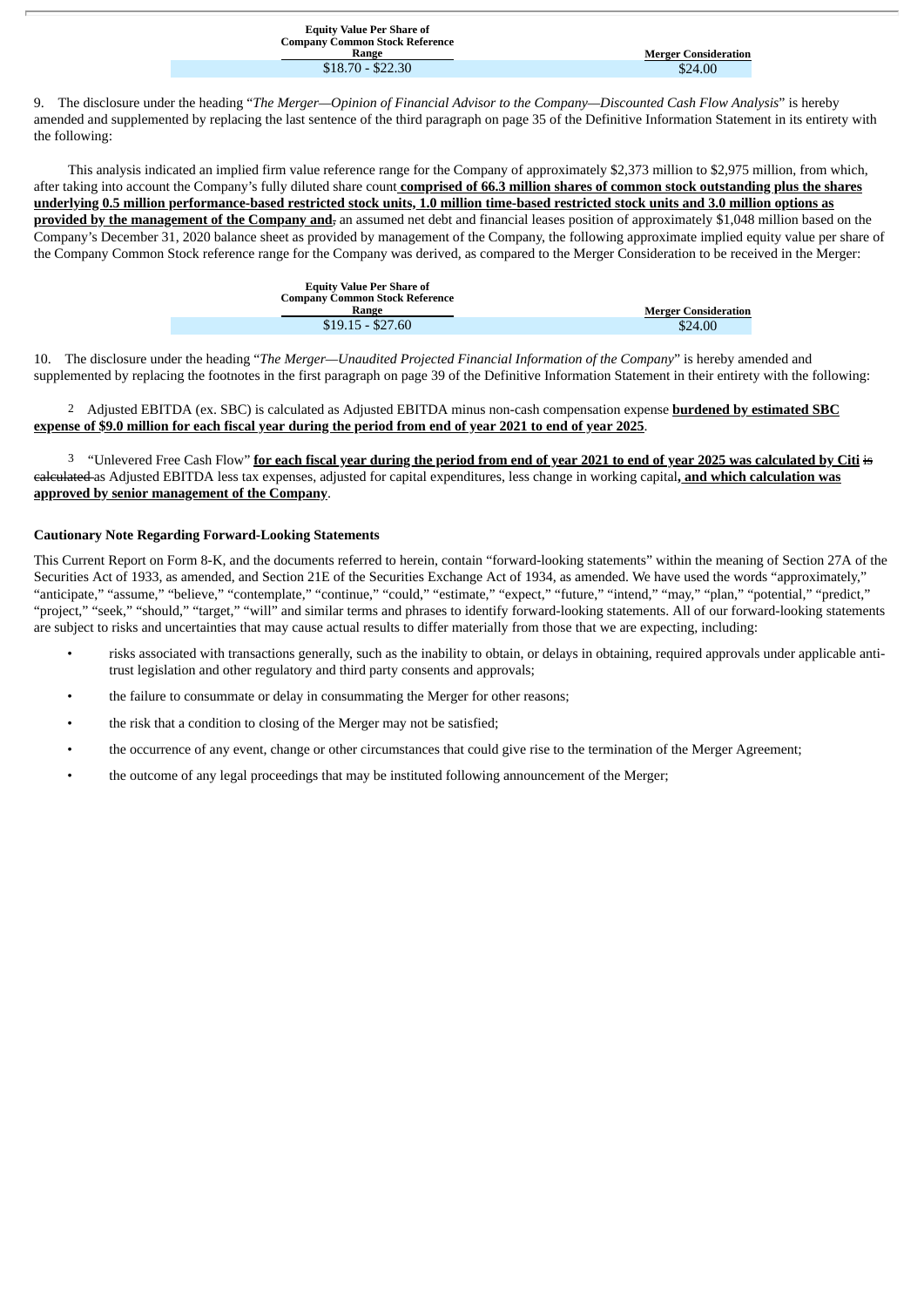- failure of Parent to obtain the financing required to consummate the Merger;
- failure to retain key management and employees of the Company;
- issues or delays in the successful integration of the Company's operations with those of Parent, including incurring or experiencing unanticipated costs and/or delays or difficulties;
- unfavorable reaction to the Merger by customers, competitors, suppliers and employees; and
- additional factors discussed in our filings with the SEC.

The forward-looking statements contained in this Current Report on Form 8-K are based on management's current plans, estimates and expectations in light of information currently available to the Company and are subject to uncertainty and changes in circumstances. There can be no assurance that future developments affecting the Company will be those that the Company has anticipated. Actual results may differ materially from these expectations due to changes in global, regional or local political, economic, business, competitive, market, regulatory and other factors, many of which are beyond our control, as well as the other factors described in Item 1A, "Risk Factors" in the Company's 2020 10-K filed with the SEC on February 25, 2021. The COVID-19 pandemic may also precipitate or exacerbate these and other unknown risks and uncertainties. Additional factors or events that could cause our actual results to differ may also emerge from time to time, and it is not possible for us to predict all of them. Should one or more of these risks or uncertainties materialize or should any of our assumptions prove to be incorrect, our actual results may vary in material respects from what we may have expressed or implied by these forward-looking statements. Any forward-looking statement made by the Company speaks only as of the date on which it is made. The Company undertakes no obligation to publicly update any forward-looking statement, whether as a result of new information, future developments or otherwise, except as may be required by applicable securities laws.

#### **Additional Information and Where to Find It**

In connection with the proposed Merger, the Company filed certain materials with the SEC, including the Definitive Information Statement, which was first mailed to stockholders of the Company on or about March 24, 2021. INVESTORS AND SECURITY HOLDERS ARE URGED TO READ THE INFORMATION STATEMENT, AS WELL AS ANY AMENDMENTS OR SUPPLEMENTS TO THE INFORMATION STATEMENT AND ANY OTHER RELEVANT DOCUMENTS THAT ARE FILED OR TO BE FILED WITH THE SEC IN CONNECTION WITH THE PROPOSED MERGER, CAREFULLY AND IN THEIR ENTIRETY BECAUSE THEY CONTAIN OR WILL CONTAIN IMPORTANT INFORMATION ABOUT THE COMPANY, PARENT AND THE PROPOSED MERGER. You may obtain copies of all documents filed by the Company with the SEC regarding this transaction, free of charge, at the SEC's website, www.sec.gov, or from the Company's website at https://investors.forterrabp.com/.